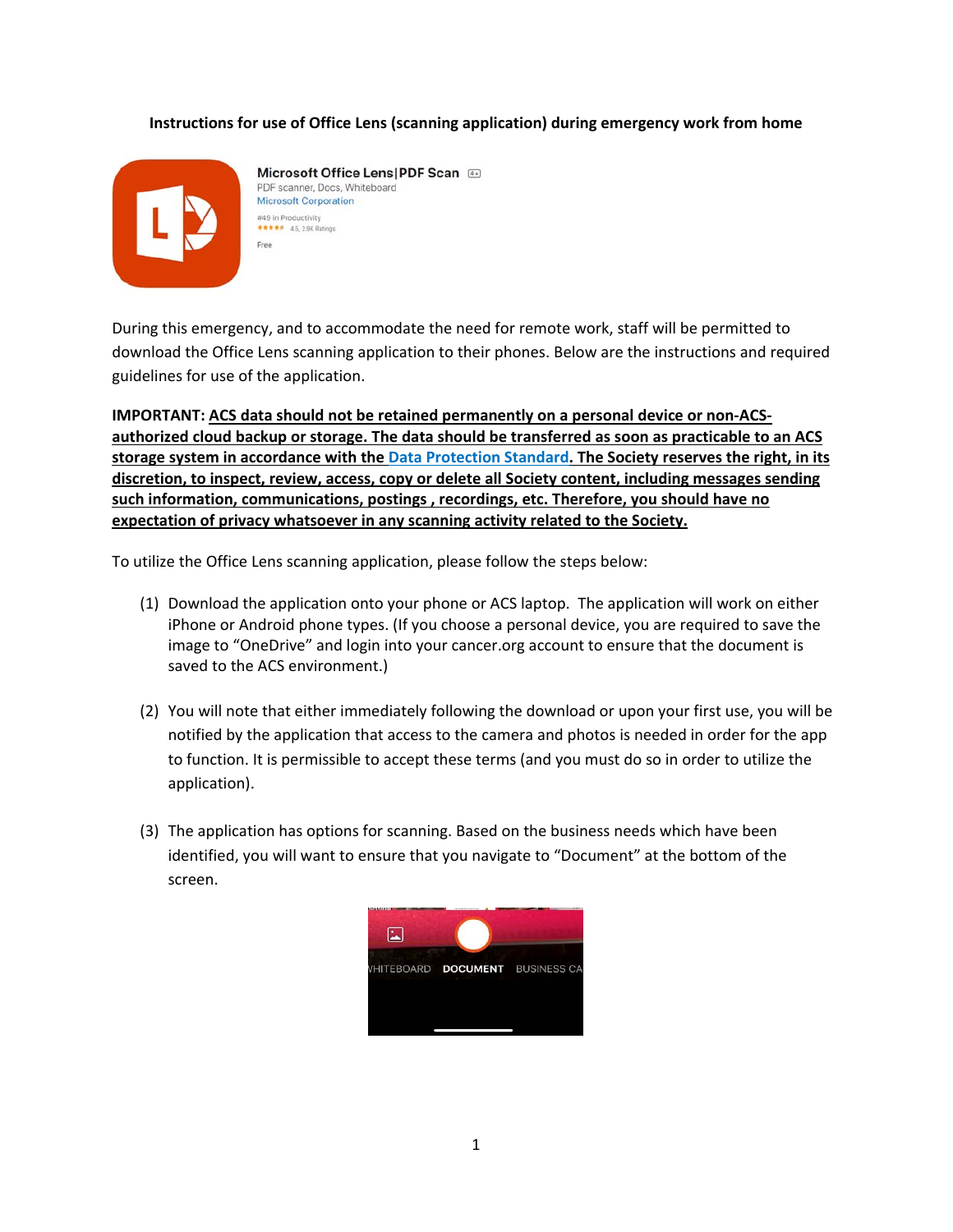(4) After you complete the scan, you will select the "DONE" button at the bottom right of the screen.



- (5) You will then be asked to assign an "Export Location" on the next screen.
	- **a. Please ensure that the email you enter is your cancer.org email address.**
	- b. It is recommended that you save the save the scan to the PDF file at this point, unless you need to edit the document later (in which case, you can save as a Word Document). Saving in this manner will ensure that the file is saved within your ACS OneDrive account and will allow you to retrieve the document directly from your computer. *(Note: you should follow our data handling guidelines in handling scans. However, while our data handling procedures do not normally allow for highly confidential information to be saved on OneDrive, you are permitted to do this temporarily with scans. You should not maintain these in OneDrive permanently if they contain highly confidential personal information.)*

| 11 M G                                        |  |
|-----------------------------------------------|--|
| Rack<br>Export To                             |  |
|                                               |  |
| Corey.Cutter@cancer.<br>org                   |  |
|                                               |  |
| Title 3/17/20, 11:39 AM Off                   |  |
|                                               |  |
| SAVE TO                                       |  |
| Photo Library                                 |  |
| PDF                                           |  |
| <b>Ed</b> OneNote                             |  |
| OneDrive                                      |  |
| Eil Word                                      |  |
| <b>Ed</b> PowerPoint                          |  |
|                                               |  |
| SHARE TO                                      |  |
| <b>El</b> Outlook                             |  |
| <b>⊡</b> Mail                                 |  |
| <del>.</del><br>$\mathbf{m}$ and $\mathbf{m}$ |  |

- i. It is recommended that you check your photo library after scanning is complete to ensure that no copy of the document remains. You should not maintain documents containing highly confidential information (business or personal) to your phone.
- ii. It is not recommended that you need to share the scan using the mail options within the app unless you verify that you are using your cancer.org address. [Instead, you should access the saved document from your laptop or desktop.]
- iii. If you are forwarding the scan and the scan contains confidential or highly confidential information (personal or business), please ensure that you add